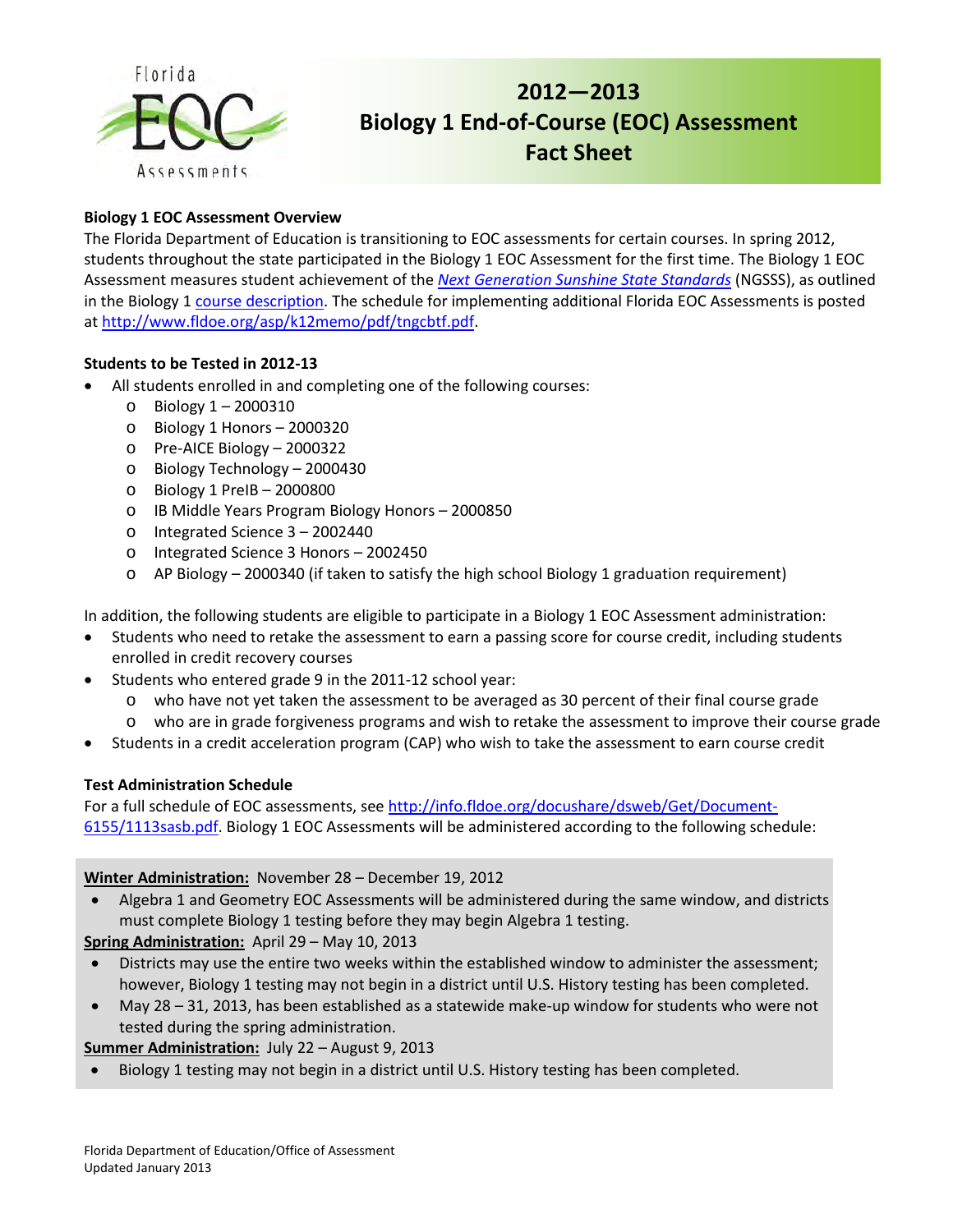2

#### **Test Administration Information**

- The Biology 1 EOC Assessment is delivered via a computer-based test (CBT) platform.
- Paper-based versions (regular print and braille) are provided for students with disabilities who require allowable accommodations, as specified in their individual educational plans (IEPs) or Section 504 plans.
- Paper-based large print versions will be available as a unique accommodation for CBT assessments beginning in spring 2013.
- The assessment is given in one 160-minute session with a 10-minute break after the first 80 minutes. Students are not allowed to talk during the break. As with FCAT 2.0 paper-based administrations, individual breaks may be allowed as needed. Students may not be dismissed during the first 80 minutes; however, after the 10 minute break, they may be dismissed as they complete the test.
- Although the assessment is scheduled for a 160-minute session, any student not finished by the end of the 160 minutes may continue working. Testing must be completed within the same school day.
- There are multiple forms of the assessment. There is a maximum of 66 multiple-choice items on each test form. Approximately six to 10 items are experimental (field test) items and are NOT used to calculate student scores. For more information, see the test design summary at: [http://fcat.fldoe.org/pdf/designsummary.pdf.](http://fcat.fldoe.org/pdf/designsummary.pdf)
- A four-function calculator is provided in the TestNav platform. Students may request the use of an approved, hand-held four-function calculator after they participate in a practice test and determine that they are not comfortable using the online calculator for testing.
- A Periodic Table of the Elements is provided in the TestNav platform. Schools may make copies of the periodic table provided in the *2012-13 End-of-Course Assessments Test Administration Manual* and distribute the copies to students if they prefer to use a hard copy.
- Students are provided with four-page, hard-copy work folders to use as scratch paper. Used folders are secure materials that must be collected after testing and stored or securely destroyed according to district assessment coordinators' instructions.

#### **Scoring and Reporting**

- **Equating—**Student results from the different test forms must be reviewed and compared to ensure that the difficulty level is the same for each test form. This process, called "equating," takes place after testing when enough student scores are in the system to ensure that a representative sample of student results is available for use in the comparison.
- **Scale Scores—**Beginning with the winter 2012 administration, students will receive a scale score on the new Biology 1 EOC Assessment score scale of 325 to 475.
- **Achievement Levels—**The success a student has achieved with the NGSSS assessed by the Biology 1 EOC Assessment is indicated by Achievement Levels that range from 1 (lowest) to 5 (highest). Level 3 indicates satisfactory performance. Students who entered grade 9 in the 2012-13 school year will be required to earn a passing score of Achievement Level 3 or higher in order to earn credit in the course. This requirement also applies to middle school students seeking high school course credit for Biology 1 or an equivalent. Scoring at or above Achievement Level 4 indicates the student is high achieving and has the potential to meet collegereadiness standards by the time the student graduates from high school. The table below provides the scale score range for each Achievement Level.

| Level 1 | Level 2 | Level 3 | Level 4 | Level 5 |
|---------|---------|---------|---------|---------|
| 325-368 | 369-394 | 395-420 | 421-430 | 431-475 |

#### **Achievement Levels for the Biology 1 EOC Assessment Scale Scores (325 to 475)**